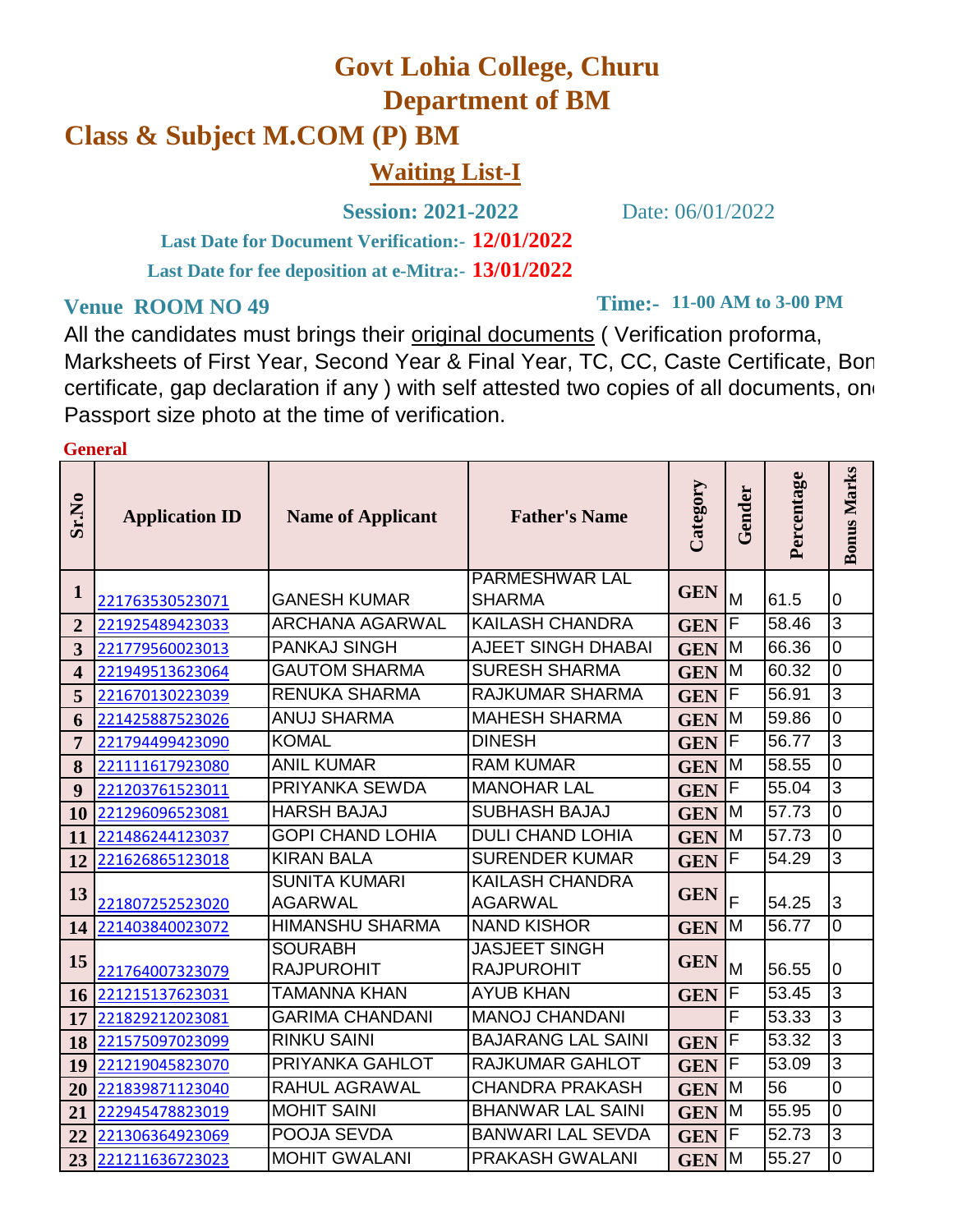| 24                      | 221740076123021 | <b>MS ANTIM JOGI</b>      | <b>SHUBHKARAN JOGI</b>    | GEN <sub>F</sub> |             | 52.13 | l3             |
|-------------------------|-----------------|---------------------------|---------------------------|------------------|-------------|-------|----------------|
| 25                      | 221766953623068 | <b>URMILA SONI</b>        | <b>ASHOK KUMAR SONI</b>   | <b>GEN</b>       | F           | 51.95 | $\overline{3}$ |
| 26                      | 221506504123050 | <b>KRISHAN LAL</b>        | <b>OMKARMAL</b>           | <b>GEN</b>       | M           | 54.59 | 0              |
| 27                      | 221464117323099 | <b>GUNJEET CHANGIL</b>    | ROHATASH CHANGIL          | <b>GEN</b>       | IM.         | 53.82 | $\overline{0}$ |
| 28                      | 221764075223050 | <b>GUNJEET CHANGIL</b>    | ROHATASH CHANGIL          | <b>GEN</b>       | ΙM          | 53.82 | $\overline{0}$ |
| 29                      | 221597781023076 | POONAM JANGIR             | <b>BIRDI CHAND JANGIR</b> | <b>GEN</b>       | $\mathsf F$ | 50.77 | 3              |
| 30                      | 221449027323018 | <b>MOHD IMRAN PATWA</b>   | <b>MOHD AARIF PATWA</b>   | <b>GEN</b>       | M           | 53.73 | $\overline{0}$ |
| 31                      | 221983709623096 | <b>SANJU CHAHAR</b>       | <b>GIRDHARI LAL</b>       | <b>GEN</b>       | IF          | 50.23 | $\overline{3}$ |
| 32                      | 221297054723015 | <b>TARUN BHARGAV</b>      | KAPIL DEV BHARGAV         | <b>GEN</b>       | ΙM          | 52.71 | $\overline{0}$ |
| 33                      | 221488153923079 | <b>KSHMALATA SHARMA</b>   | <b>SURENDRA SHARMA</b>    | <b>GEN</b>       | F           | 49.45 | $\overline{3}$ |
| 34                      | 221526347023050 | <b>PRACHI</b>             | <b>MADHUSUDAN</b>         | <b>GEN</b>       | F           | 49.45 | 3              |
| 35                      | 221277755523091 | <b>RAJNISH ROHIWAL</b>    | <b>RANJEET ROHIWAL</b>    | <b>GEN</b>       | ΙM          | 51.95 | $\overline{0}$ |
| 36                      | 221596659323052 | <b>AJAY GODARA</b>        | <b>HARLAL GODARA</b>      | <b>GEN</b>       | M           | 51.82 | $\overline{0}$ |
| 37                      | 221738349023023 | <b>MUKESH KUMAR SAINI</b> | <b>RAMESH KUMAR</b>       | <b>GEN</b>       | M           | 51.59 | $\overline{0}$ |
| 38                      | 221134055923091 | vivek agarwal             | santosh agarwal           | <b>GEN</b>       | M           | 51.41 | $\overline{0}$ |
| 39                      | 221115992723013 | <b>ANKIT KUMAR</b>        | <b>BHIKHA RAM</b>         | <b>GEN</b>       | M           | 51.23 | $\overline{0}$ |
| 40                      | 221226991823065 | <b>LAXMAN KUMHAR</b>      | <b>LEELOO RAM</b>         | <b>GEN</b>       | M           | 51.08 | $\overline{0}$ |
| 41                      | 221178735023070 | PARDEEP KUMAR             | <b>SHRAWAN KUMAR</b>      | <b>GEN</b>       | M           | 50.91 | 0              |
| 42                      | 222430189323039 | <b>AMIT SHEORAN</b>       | <b>ANIL KUMAR</b>         | <b>GEN</b>       | IM.         | 50.55 | $\overline{0}$ |
| <b>OBC</b>              |                 |                           |                           |                  |             |       |                |
| $\overline{\mathbf{1}}$ | 221259300323044 | <b>VISHAL KUMAR</b>       | PAWAN KUMAR               | <b>OBC</b>       | M           | 47.42 | l0             |
| $\overline{\mathbf{2}}$ | 221282487223024 | <b>GANESH JANGIR</b>      | <b>HARIPRASAD JANGIR</b>  | <b>OBC</b>       | M           | 47.41 | $\overline{0}$ |
| $\overline{\mathbf{3}}$ | 221547831923074 | <b>NITISH KUMAR SAINI</b> | <b>RANJEET SAINI</b>      | <b>OBC</b>       | M           | 47.36 | $\overline{0}$ |
| $\overline{\mathbf{4}}$ | 222713088023015 | <b>NORATAN SAINI</b>      | PRAHLAD RAY SAINI         | <b>OBC</b>       | M           | 47.05 | 0              |
| 5                       | 222522239923071 | <b>NORATAN SAINI</b>      | PRAHLAD RAY SAINI         | <b>OBC</b>       | M           | 47.05 | $\overline{0}$ |
| 6                       | 222188984023081 | <b>BHAJAN LAL</b>         | <b>KHIWARAM</b>           | <b>OBC</b>       | M           | 46.86 | 0              |
| 7                       | 221877985023097 | <b>PUNIT KUMAR</b>        | <b>BABULAL</b>            | <b>OBC</b>       | M           | 46.36 | $\overline{0}$ |
| 8                       | 221357340923044 | PANKAJ SAINI              | <b>SHIV BHAGWAN SAINI</b> | OBC              | M           | 45.83 | $\overline{0}$ |
| $\overline{\mathbf{9}}$ | 221580203723070 | <b>DEEPAK BHATI</b>       | <b>RAJKUMAR BHATI</b>     | <b>OBC</b>       | M           | 44.86 | $\overline{0}$ |
| 10                      | 222180783223066 | <b>SHAHEEN QURESHI</b>    | NIZAMUDDIN QURESHI OBC    |                  | Ŀ           | 44.73 | 10             |
| 11                      | 221167241723081 | <b>BHASKAR SWAMI</b>      | <b>JUGAL KISHOR</b>       | <b>OBC</b>       | M           | 44.73 | l0             |
| 12                      | 221647427323095 | <b>HEMANT VERMA</b>       | <b>INDER CHAND VERMA</b>  | <b>OBC</b>       | M           | 44.67 | 0              |
| 13                      | 221568328423089 | <b>MANISHA SAINI</b>      | <b>SHARWAN KUMAR</b>      | <b>OBC</b>       | F           | 44.18 | 0              |
| 14                      | 221191107923079 | <b>MANISHA</b>            | <b>GOPAL RAM MALI</b>     | <b>OBC</b>       | F           | 43.36 | 0              |
| <b>EWS</b>              |                 |                           |                           |                  |             |       |                |
| $\overline{1}$          | 221294632323022 | <b>ARVIND KUMAR</b>       | <b>RAJENDRA KUMAR</b>     | <b>GEN</b>       | M           | 45.46 | 0              |
| $\overline{2}$          | 221690082023090 | <b>AKSHAY KUMAR</b>       | <b>DILEEP KUMAR</b>       | <b>GEN</b>       | $\mathbf M$ | 50.11 | $\overline{0}$ |

**Convenor**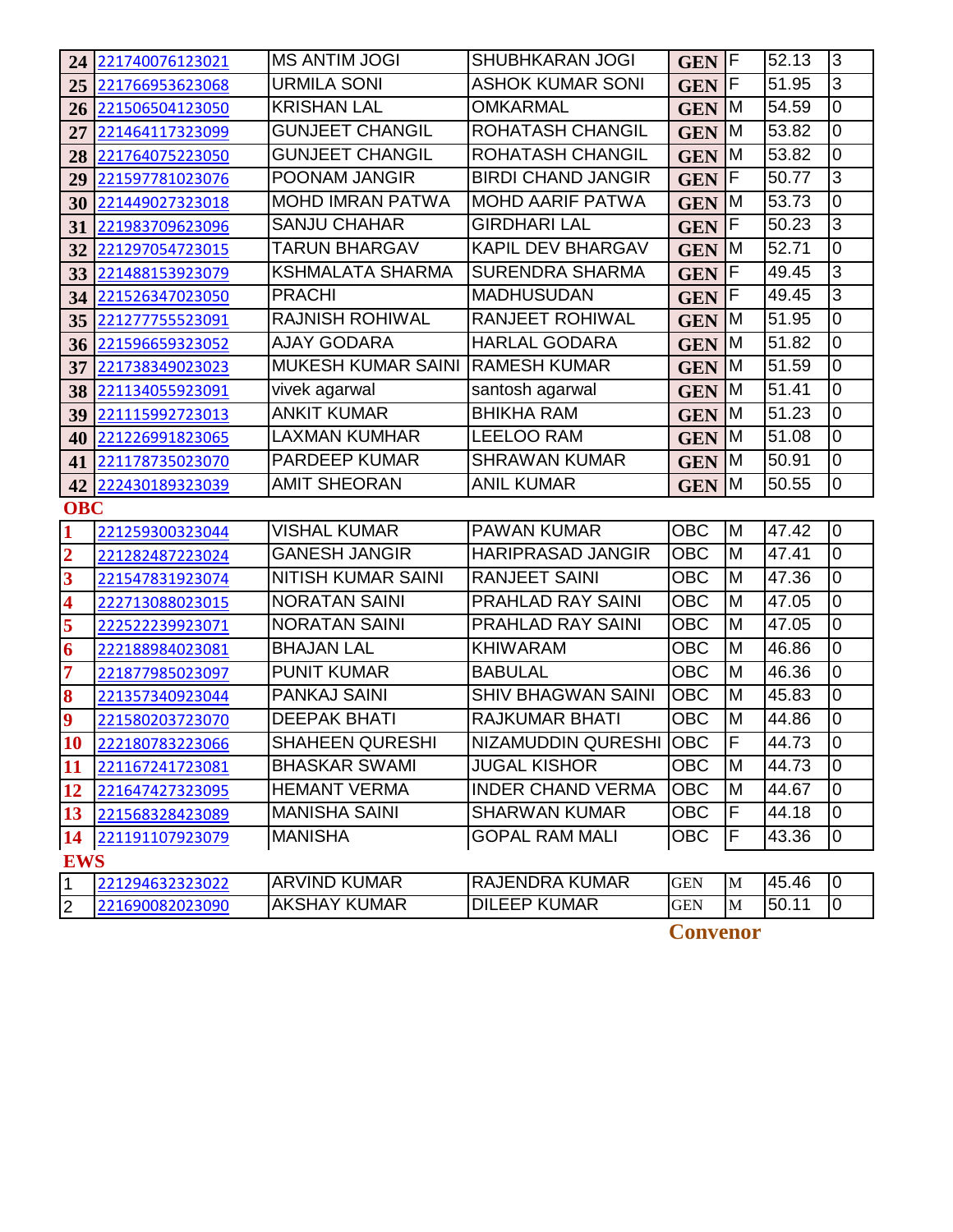| 61.5<br>61.46<br>61.36<br>60.32<br>59.91<br>59.91<br>59.77<br>58.55<br>58.04<br>57.73<br>57.73<br>57.73 |
|---------------------------------------------------------------------------------------------------------|
|                                                                                                         |
|                                                                                                         |
|                                                                                                         |
|                                                                                                         |
|                                                                                                         |
|                                                                                                         |
|                                                                                                         |
|                                                                                                         |
|                                                                                                         |
|                                                                                                         |
|                                                                                                         |
| 57.25<br>56.77                                                                                          |
|                                                                                                         |
| 56.55<br>56.45<br>56.33<br>56.32<br>56.09<br>56.09<br>55.73<br>55.73                                    |
|                                                                                                         |
|                                                                                                         |
|                                                                                                         |
|                                                                                                         |
|                                                                                                         |
|                                                                                                         |
|                                                                                                         |
|                                                                                                         |

**Marksheets** of Figures of  $\overline{S}$ certificate, gap declaration in any  $e$